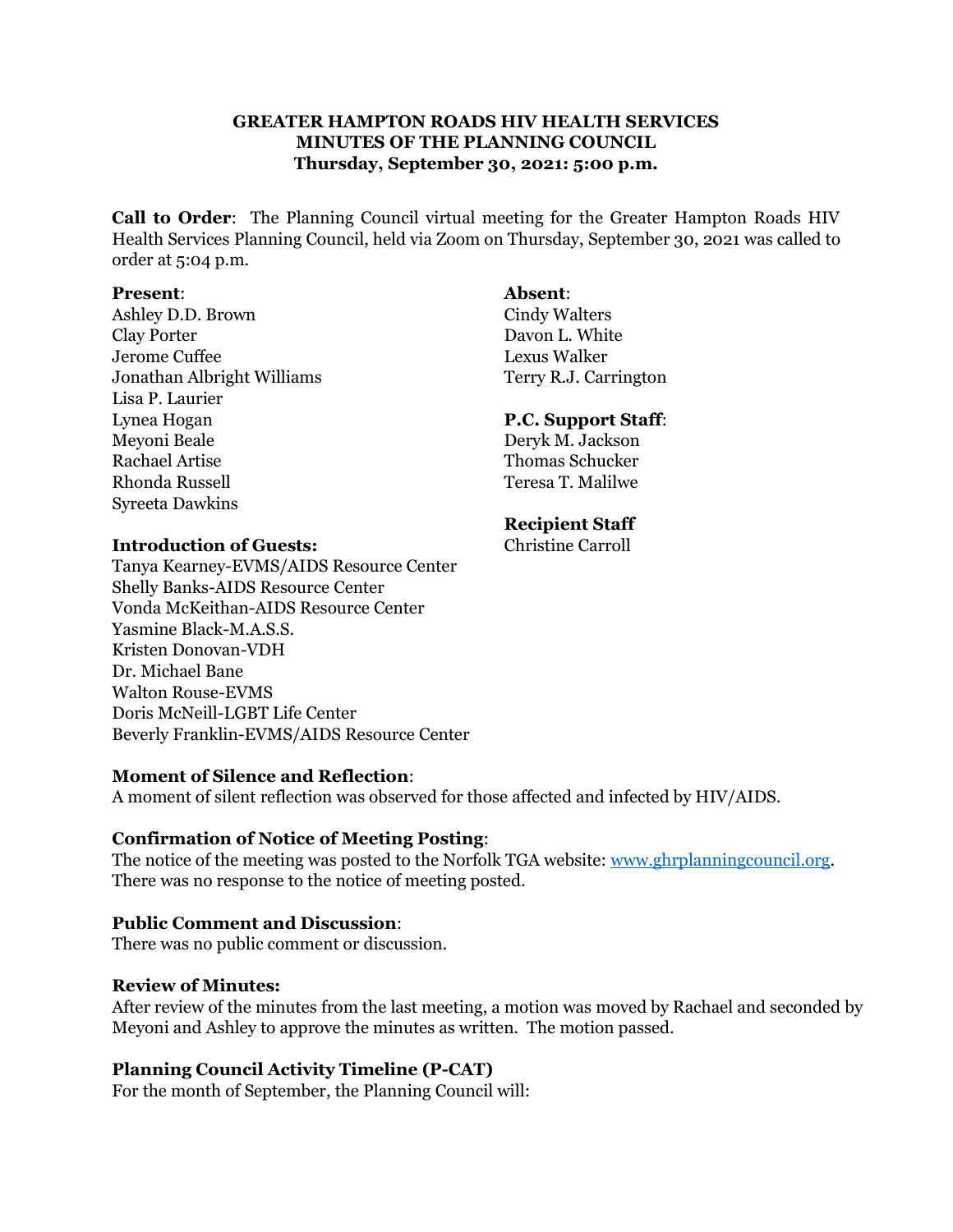- Receive monthly reports from Standing Committees
- Hear Program Updates and Collaboration with the Recipient's Office
- Review and Resolve Parking Lot Items
- Approval of new Planning Council members
- Presentation of the Assessment of the Administrative Mechanism

### **Committee Reports**:

### **Community Access Committee**:

The Community Access Committee met on Wednesday, September 8th. Because of the Delta variant COVID-19 situation still going on in the area, the committee voted to postpone the inperson Statewide Consumer Retreat to the Spring of 2022. The committee is still working on available dates with management at the event location in Wakefield, Virginia.

The committee also cancelled the planned virtual Town Hall. In order to keep up the momentum, the committee will partner in in-person activities taking place at other agencies. This will afford an opportunity to associate the Community Access Committee with those agency events and endeavor to recruit from those activities.

The next committee meeting will be Wednesday, October 13<sup>th</sup> at 6:00 p.m.

### **Membership/Nominations Committee**:

The Membership and Nominations Committee met as scheduled. The committee's agenda included:

Interviews for Planning Council Membership:

The committee interviewed Dr. Michael Bane for Planning Council membership. The committee voted to accept Dr. Bane's application for planning Council membership. His application will advance forward to the Mayor's Office for the official appointment.

The committee discussed Mr. Welton Rouse's application for Planning Council membership as a Part C Representative. The committee voted to accept Mr. Rouse's application as both a Planning Council member and Part C Representative. The information will be forwarded to the Mayor's Office for his consideration and official appointment.

The committee reviewed two applications from Anthony Martinez and Vonda McKeithan. The committee voted to invite the two applicants for interviews at the next committee meeting. Support Staff will coordinate the committee's request with the applicants.

The committee had an extensive discussion regarding whether or not individuals who are appointed, by their organizations, to mandated positions on the Planning Council should be interviewed. The committee agreed to revisit this issue and include the recommendation in the Policies and Procedures Manual. Support Staff will send, prior to the next meeting, copies of the Norfolk TGA Bylaws, and the Policies and Procedures Manual, to the committee for review and discussion at the next committee meeting in October.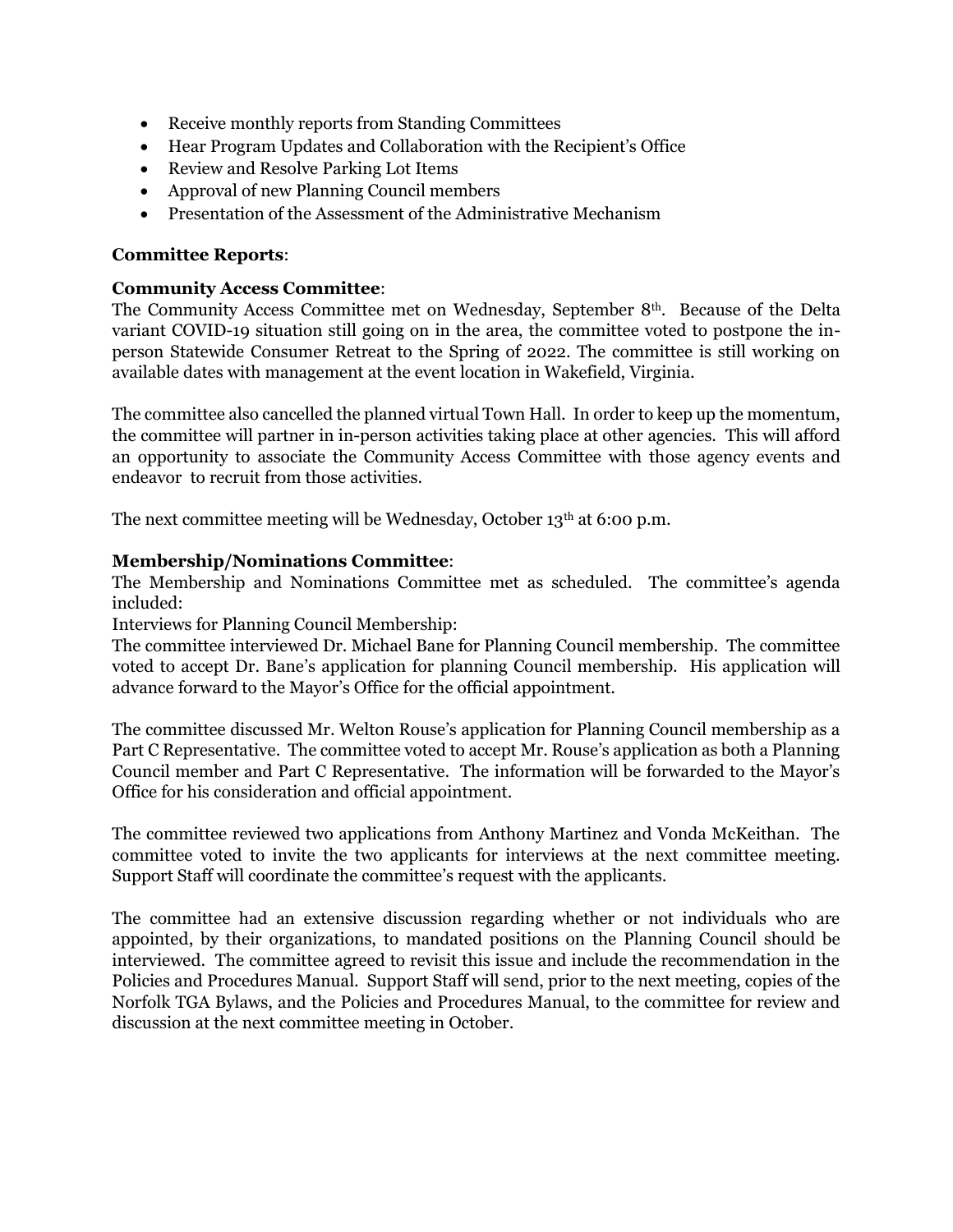# **Assessment of the Administrative Mechanism**:

The Support Staff presented, to the committee, the results of the Assessment of the Efficiency of the Administrative Mechanism; that is, Questions and Responses for discussion and review. The committee voted to accept the results of the Assessment of the Efficiency of the Administrative Mechanism as presented.

# **Quality Improvement/Strategic Planning (QISP) Committee**:

The committee met on Tuesday; September 21<sup>st</sup> as scheduled. The committee reviewed, edited, and approved the Part A Norfolk TGA Service Standards.

The committee looked at what would be needed for the QISP Committee to fulfill its mandated obligation to complete the triennial Needs Assessment, including where and how to get the required data for the Needs Assessment.

The committee briefly reviewed the Norfolk TGA Formulary. Dr. Kearney volunteered to ask Dr. Derber, former Planning Council member, to review the Formulary and make recommendations to either remove or add some medications.

The next committee meeting will be Tuesday, October 19th at 4:00 p.m.

# **Priorities, Allocations and Policies Committee**:

The committee met as scheduled. The committee reviewed the monthly expenditure summary report for the period ending July 31, 2021.

The target expenditure for all categories should be at 42%. Some service categories were below the 42% and others were over the 42%. The committee presented a recommendation from the Recipient's Office to reallocate funds from two service categories:

- \$33,810.00 was allocated into Drug Reimbursement-Local for the year; and
- \$177,945.00 was allocated into Housing Services for the year. \$211,755.00 Total

However, an RFP for the two services was still at the Purchasing Department and had not gone out yet. Because an RFP for some service categories, including Housing Services and Drug Reimbursement-Local will be going out again in a few months, the Recipient was recommending reallocating funds from the two service categories as follows:

- \$80,877 into Medical Case Management currently at 47% expended
- \$50,000 into Foodbank/Home Delivered Meals currently at 99% expended
- \$80,878 into Non-Medical Case Management currently at 53% expended \$211,755 Total

The Recipient is looking at reallocating some funds from Quality Management into EIS.

After discussion, a motion was moved by Rachael and properly seconded by Meyoni to reallocate funds between service categories as recommended by the Recipient. The motion passed with:

- 0 Nays
- 0 Abstentions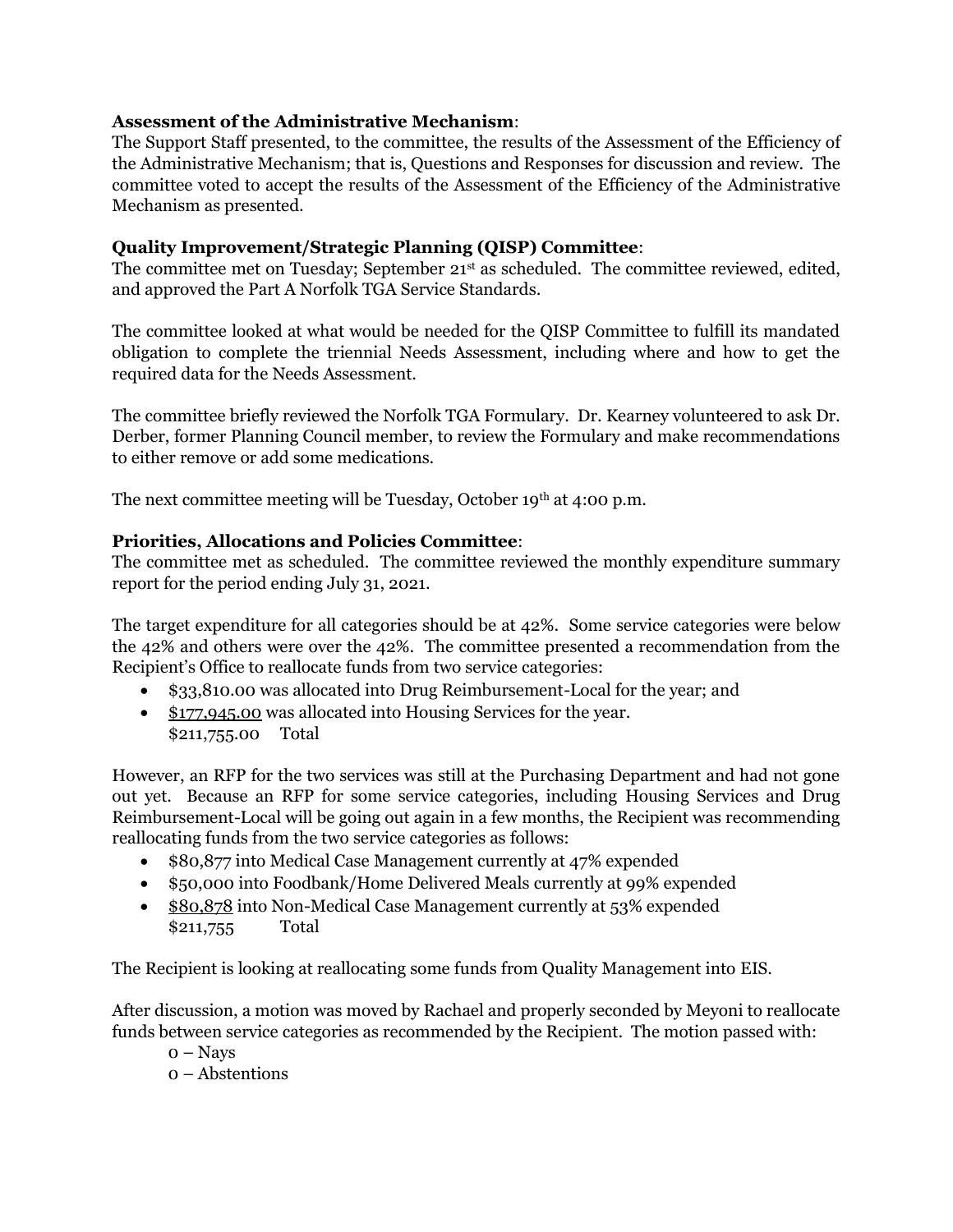The committee tabled for annual review: the Memorandum of Understanding (MOU), and the Part A Norfolk TGA Bylaws and Code of Conduct, for discussion at the next committee meeting. The committee will also review, at the next meeting, the 2021 PSRA Report.

# **Program Updates:**

# **RW Part A Program Manager's Report**:

The Recipient's Office have been busy working on the Grant Application which is due October 6th. However, the Recipient's Office will submit the Report on Monday, October  $4<sup>th</sup>$ . For the first time in Ryan White history, this will be a 3-year application and not an annual application process as has been the case in the past.

There is a new hire to take Robert's position. The individual's name is Michael Dedeaux, and he will be starting work on Monday, October 4<sup>th</sup>. He was a Financial Analyst that worked on Parts A, B, and C Grants. Hopefully, he will be in a position to provide the Planning Council with the Financial monthly report by the next meeting.

# **Part B Update**:

Mr. Williams, the Part B Representative on the Council noted that he did not have available, the current Virginia Medication Assistance Program (VA MAP) enrolment numbers to present an update to the Council.

At VDH they are currently, working on the Grant Application which is due November 8th but they intend to submit the application on November 4<sup>th</sup>. As a result, they are busy collecting all the data and the parts to the Application. The VA MAP enrolment information will be emailed to Planning Council Support Staff for dissemination to the Planning Council when available.

Under the Virginia Medication Assistance Program, Mr. Williams stated that the new Provide Enterprise System went live on August 30th. This is Phase 1 implementation of the Provide Enterprise System. The system will replace the current client data base used by the VA MAP staff and will eventually house the services data maintained currently in the Red Cap System. Therefore, VA MAP clients, Case Managers and Providers are encouraged to use the electronic effort for submission of VA MAP eligibility assessments and supporting documentation. Paper documents will still be acceptable for a thirty-day period. As of October 1, 2021, all eligibility assessments and applications should be submitted electronically.

Updates for Provide Enterprise System is under the Recent Announcement tab on VA MAP webpage on the VDH website: <https://www.vdh.virginia.gov/disease-prevention/vamap/>

VDH received notice from HRSA that the carryover request, in the amount of \$12,738,652.00 was approved from grant year 2020 to be carried into grant year 2021 funds to be expended as follows

- \$10,405,816.00: ADAP/VA MAP
- \$2,252,379.00: Part B Base
- \$80,457.00: MAI

Ms. Donovan, the Prevention Planner in the Division of Disease Control at the Virginia Department of Health, gave a brief overview PowerPoint Presentation of the *Integrated HIV*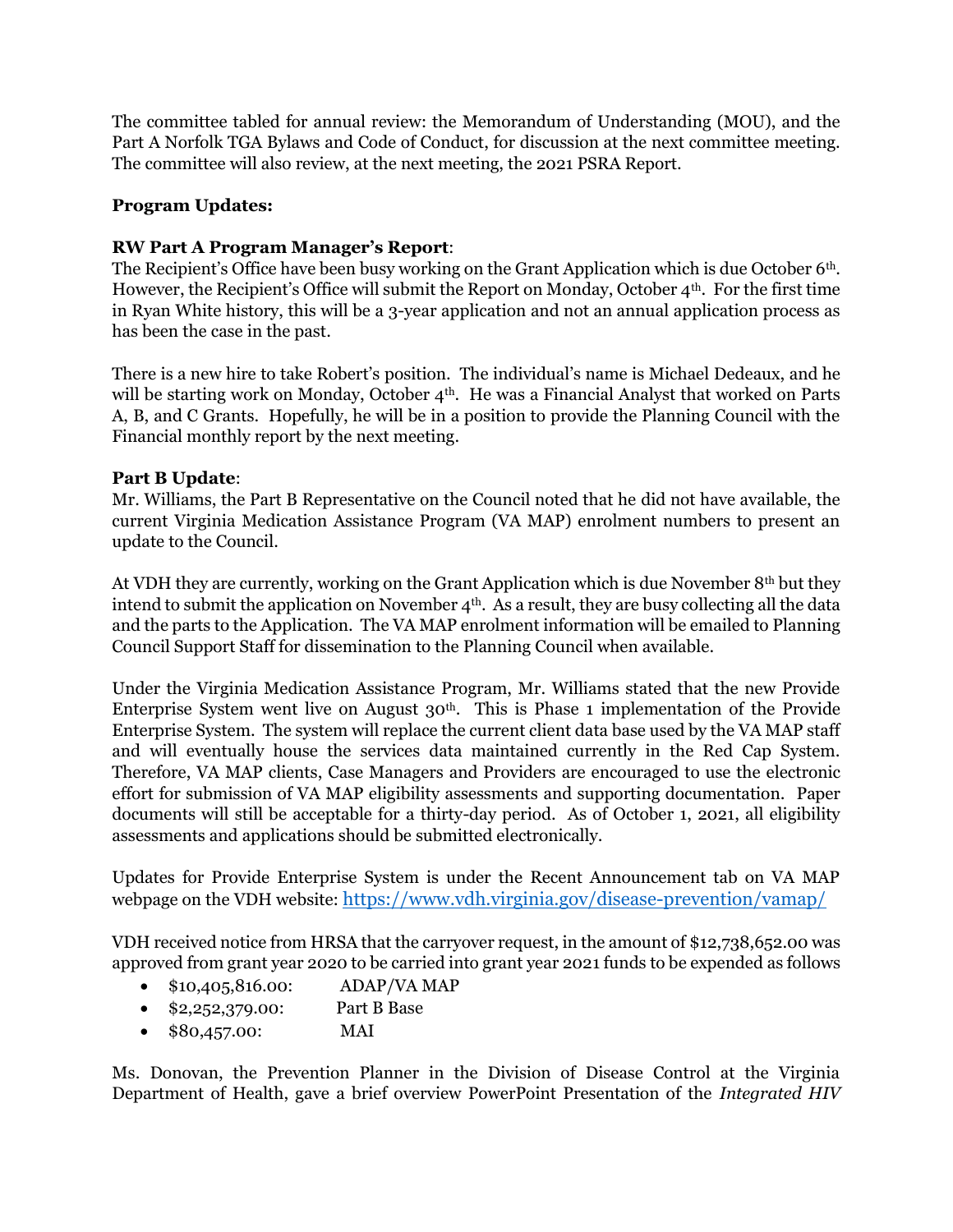*Prevention and Care Plan Guidance, Including the Statewide Coordinated Statement of Need CY 2022-2026*. She also discussed the structure of the Plan as envisioned now and the roll out of the Plan over the next twelve months. She noted that the due date is December 9<sup>th</sup>. Letters of Concurrence will be required by December  $1<sup>st</sup>$  2022. At the end of the presentation, Kristen discussed the various ways individuals can get involved; by either:

- Joining a Working Group
- Ask to take part in a Working Group's External Review Process
- Review and comment on Sections as they are presented to CHPG
- Recruit Stakeholders not on CHPG to take part in the review process

# **Part C Update:**

The Part C Representative gave the following summary report of Ryan White Part C, EIS activities from July 29, 2021 through September 29, 2021.

- 1. The Part C resident geographical area covers patients residing in the following areas:
	- a. Norfolk TGA,
	- b. State of Virginia, and
	- c. North Carolina, inside and outside of Currituck County
- 2. The award performance period is May 1 through April 30.
- 3. Costs not covered by Parts A and B
	- a. Parts A and B claims paid after those grants closed but before the Part C closes. Mental health and other cost shares are examples.
	- b. Costs for TGA patients not covered by Part A due to limited TGA funding
	- c. Costs for oral health provided non-TGA providers
	- d. Costs for rare other services needed but not covered by Parts A or B. An example is transportation or food assistance for a North Carolina patient that resides outside of the TGA.

The below data covers patients served during the period between July 29, 2021 through September 29, 2021.

| Service                            | 07/29/2021<br>through<br>09/29/2021 |  |
|------------------------------------|-------------------------------------|--|
| Non-MCM                            | 99                                  |  |
| Foodbank                           |                                     |  |
| <b>HIPCSA</b>                      | 3                                   |  |
| Oral Health                        | 11                                  |  |
| Office Visits/Labs                 | 72                                  |  |
| <b>Medical Transportation</b>      |                                     |  |
| <b>Total Unduplicated Patients</b> | 135                                 |  |
|                                    |                                     |  |

# **HOPWA Update:**

In the absence of a HOPWA Representative at the meeting, there was no HOPWA update presented to the Planning Council.